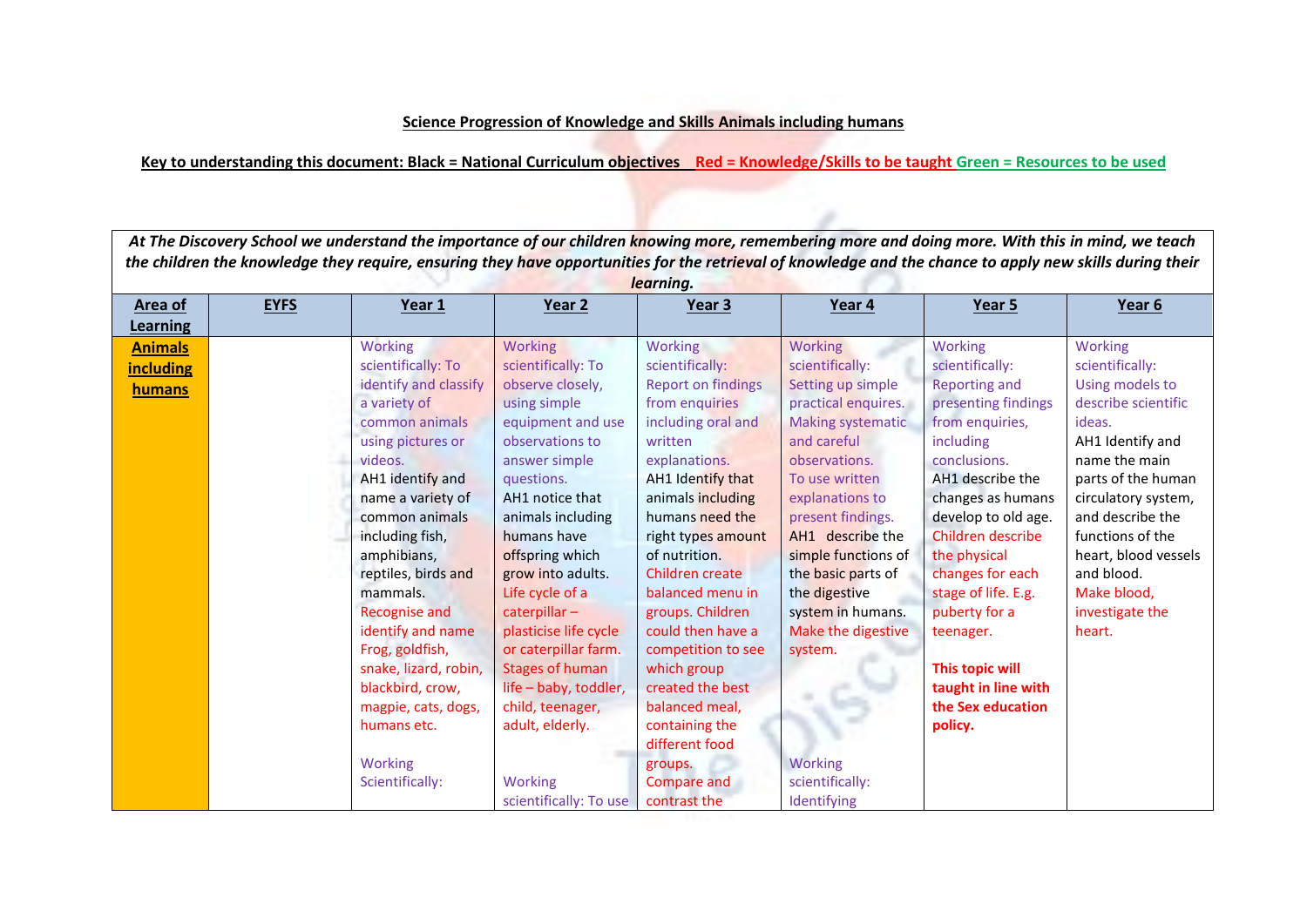|          | To identify and<br>classify.<br>To record data in a<br>simple scaffolded<br>table and use this<br>to answer simple<br>questions.<br>AH2 Identify and<br>name a variety of | observations to<br>answer simple<br>questions.<br>AH2 find out about<br>and describe the<br>basic needs of<br>animals including<br>humans for survival | different amounts<br>of food different<br>animals eat.<br>Working<br>scientifically:<br>Identifying | differences,<br>similarities or<br>changes related to<br>simple scientific<br>ideas and<br>processes. | Working<br>scientifically:<br>Identifying scientific<br>evidence that has<br>been used to<br>support or refute |
|----------|---------------------------------------------------------------------------------------------------------------------------------------------------------------------------|--------------------------------------------------------------------------------------------------------------------------------------------------------|-----------------------------------------------------------------------------------------------------|-------------------------------------------------------------------------------------------------------|----------------------------------------------------------------------------------------------------------------|
|          |                                                                                                                                                                           |                                                                                                                                                        |                                                                                                     |                                                                                                       |                                                                                                                |
|          |                                                                                                                                                                           |                                                                                                                                                        |                                                                                                     |                                                                                                       |                                                                                                                |
|          |                                                                                                                                                                           |                                                                                                                                                        |                                                                                                     |                                                                                                       |                                                                                                                |
|          |                                                                                                                                                                           |                                                                                                                                                        |                                                                                                     |                                                                                                       |                                                                                                                |
|          |                                                                                                                                                                           |                                                                                                                                                        |                                                                                                     |                                                                                                       |                                                                                                                |
|          |                                                                                                                                                                           |                                                                                                                                                        |                                                                                                     |                                                                                                       |                                                                                                                |
|          |                                                                                                                                                                           |                                                                                                                                                        |                                                                                                     | <b>Record findings</b>                                                                                | ideas or arguments.                                                                                            |
|          |                                                                                                                                                                           |                                                                                                                                                        | differences,                                                                                        | using simple                                                                                          | AIH2 recognise the                                                                                             |
|          |                                                                                                                                                                           | (water, food and                                                                                                                                       | similarities or                                                                                     | labelled diagrams.                                                                                    | impact of diet,                                                                                                |
|          | common animals                                                                                                                                                            | air)                                                                                                                                                   | changes related to                                                                                  | AH2 Identify the                                                                                      | exercise, drugs and                                                                                            |
|          | that are carnivores,                                                                                                                                                      | Identify the things                                                                                                                                    | simple scientific                                                                                   | different types of                                                                                    | lifestyle on the way                                                                                           |
|          | herbivores, and                                                                                                                                                           | we need to survive.                                                                                                                                    | ideas.                                                                                              | teeth in humans                                                                                       | their bodies                                                                                                   |
|          | omnivores.                                                                                                                                                                |                                                                                                                                                        |                                                                                                     | and their simple                                                                                      | function.                                                                                                      |
|          | Children can                                                                                                                                                              | Working                                                                                                                                                | <b>AH2 Animals</b>                                                                                  | functions.                                                                                            | Affect smoking has                                                                                             |
|          | identify whether an                                                                                                                                                       | scientifically:                                                                                                                                        | cannot make their                                                                                   | Labelling teeth in                                                                                    | on the human body.                                                                                             |
|          | animal is a                                                                                                                                                               | To identify and                                                                                                                                        | own food and that                                                                                   | humans and                                                                                            | Show pictures of                                                                                               |
|          | carnivore,                                                                                                                                                                | classify based on                                                                                                                                      | they get the                                                                                        | animals and                                                                                           | lungs and compare.                                                                                             |
|          | herbivore or                                                                                                                                                              | their own                                                                                                                                              | nutrition from what                                                                                 | describe the                                                                                          | Discuss caffeine and                                                                                           |
|          | omnivore and sort                                                                                                                                                         | observations.                                                                                                                                          | they eat.                                                                                           | functions. Eat an                                                                                     | the impact it has on                                                                                           |
|          | animals into simple                                                                                                                                                       |                                                                                                                                                        | Humans have a                                                                                       | apple and describe                                                                                    | the body.                                                                                                      |
|          | groups. (e.g. hoops)                                                                                                                                                      | To perform a                                                                                                                                           | wide variety of                                                                                     | what teeth they are                                                                                   |                                                                                                                |
|          | Children create a                                                                                                                                                         | simple test to                                                                                                                                         | foods with the                                                                                      | using.                                                                                                |                                                                                                                |
|          | simple table                                                                                                                                                              | answer a simple                                                                                                                                        | different food                                                                                      |                                                                                                       |                                                                                                                |
|          | showing their                                                                                                                                                             | question.                                                                                                                                              | groups. Compare to                                                                                  |                                                                                                       |                                                                                                                |
| results. |                                                                                                                                                                           | AH3 describe the                                                                                                                                       | animals and how                                                                                     |                                                                                                       |                                                                                                                |
|          |                                                                                                                                                                           | importance for                                                                                                                                         | they are more                                                                                       |                                                                                                       |                                                                                                                |
|          |                                                                                                                                                                           | humans of                                                                                                                                              | restricted on the                                                                                   |                                                                                                       |                                                                                                                |
|          | Working                                                                                                                                                                   | exercising, eating                                                                                                                                     | food they eat.                                                                                      |                                                                                                       |                                                                                                                |
|          | scientifically: Use                                                                                                                                                       | the right amounts                                                                                                                                      |                                                                                                     | <b>Working</b>                                                                                        |                                                                                                                |
|          | observations and                                                                                                                                                          | of different food                                                                                                                                      | <b>NOT FOOD</b>                                                                                     | scientifically:                                                                                       |                                                                                                                |
|          | ideas to suggest                                                                                                                                                          | and hygiene.                                                                                                                                           | <b>CHAINS!</b>                                                                                      | <b>Record findings</b>                                                                                |                                                                                                                |
|          | answers to                                                                                                                                                                | Introduce the eat                                                                                                                                      |                                                                                                     | using simple                                                                                          | Working                                                                                                        |
|          | questions.                                                                                                                                                                | well plate $-$ fruit                                                                                                                                   | Working                                                                                             | labelled diagrams.                                                                                    | scientifically:                                                                                                |
|          | AH3 describe and                                                                                                                                                          | and vegetables,                                                                                                                                        | scientifically:                                                                                     |                                                                                                       | <b>Planning different</b>                                                                                      |
|          | compare the                                                                                                                                                               | carbohydrates, oils                                                                                                                                    | <b>Using</b>                                                                                        | AH3 Construct and                                                                                     | types of scientific                                                                                            |
|          | structure of a                                                                                                                                                            | and fats, dairy and                                                                                                                                    | straightforward                                                                                     | interpret a variety                                                                                   | enquiries to answer                                                                                            |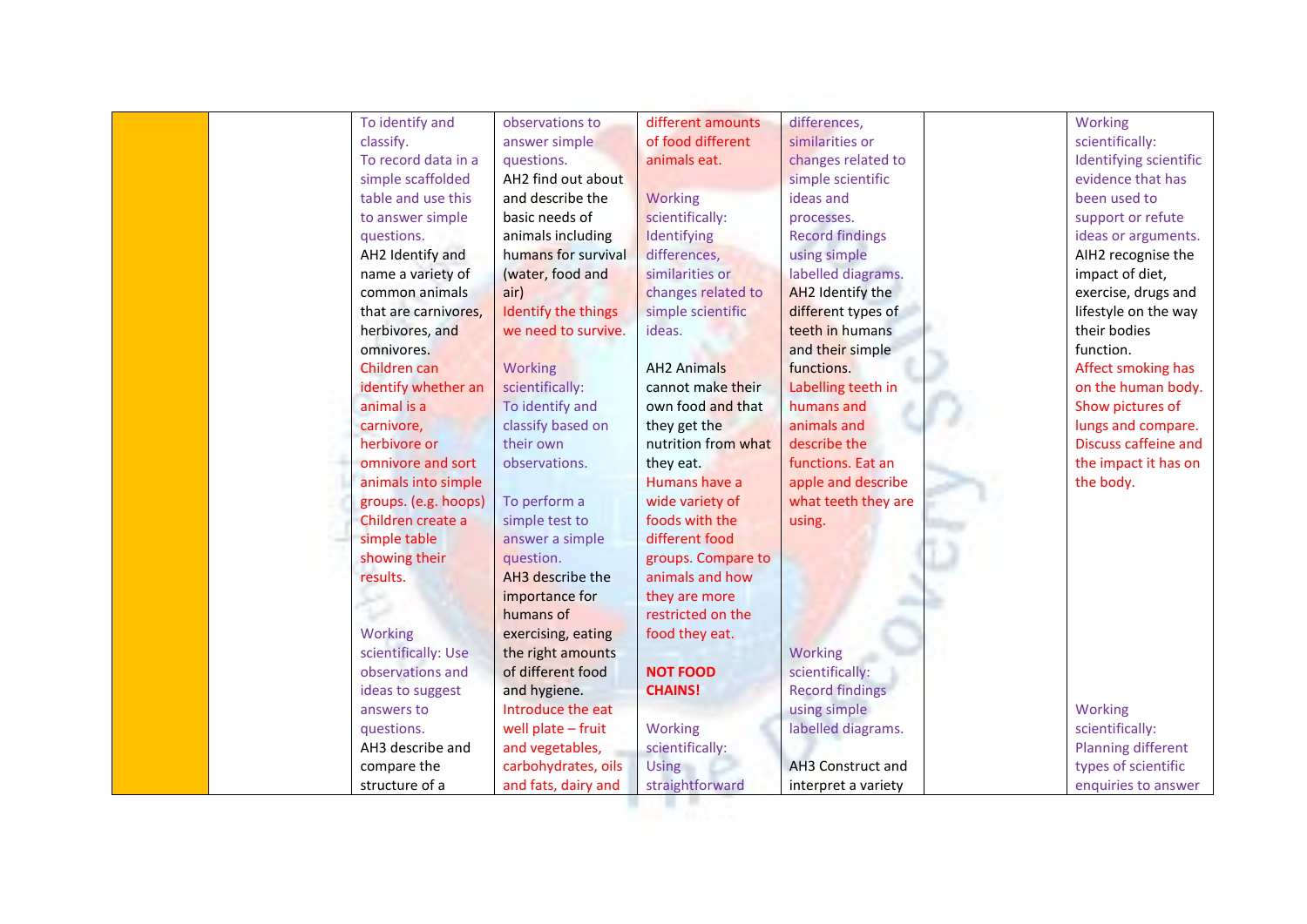| variety of common                          | protein. Prior to    | scientific evidence  | of food chains      | questions, including  |
|--------------------------------------------|----------------------|----------------------|---------------------|-----------------------|
| animals (fish,                             | this children are    | to answer            | identifying         | recognising and       |
| amphibians,                                | given a selection of | questions.           | producers,          | controlling variables |
| reptiles, birds and                        | foods which they     |                      | predators and prey. | where necessary.      |
| mammals,                                   | must sort into their | AH3 identify that    | Create own food     |                       |
| including pets)                            | own categories       | humans and some      | chains.             | AIH3 describe the     |
| Label simple animal                        | before learning      | animals have         |                     | ways in which         |
| diagrams. E.g. fish                        | about the food       | skeletons and        |                     | nutrients and water   |
| with scales and                            | groups.              | muscles for          |                     | are transported       |
| gills. Birds with                          |                      | support, protection  |                     | within animals        |
| wings and feathers.                        | Investigations to do | and movement.        |                     | including humans.     |
|                                            | with age impacting   |                      |                     |                       |
| Working                                    | exercise abilities/  | Children to identify |                     | Provide children      |
| scientifically:                            | stamina.             | and group animals    |                     | with the resources    |
| <b>Gathering and</b>                       |                      | with and without     |                     | so that they can      |
| recording data in a                        |                      | skeletons and        |                     | find out about the    |
| simple scaffolded                          |                      | muscles.             |                     | roles that water      |
| table.                                     |                      | Children look at     |                     | play in keeping us    |
| AH4 identify, name,                        |                      | different x-ray      |                     | alive; especially in  |
| draw and label the                         |                      | pictures and         |                     | transporting blood    |
| basic parts of the                         |                      | compare.             |                     | and nutrients         |
| human body and                             |                      |                      |                     | around the body.      |
| say which part of                          |                      |                      |                     |                       |
| the body is                                |                      |                      |                     | http://www.cyh.co     |
| associated with                            |                      |                      |                     | m/HealthTopics/He     |
| each sense.                                |                      |                      |                     | althTopicDetailsKids  |
| Draw round the                             |                      |                      |                     | $.$ aspx?p=335&np=2   |
| human body and                             |                      |                      |                     | 84&id=1494            |
| label each part with<br>the correct sense. |                      |                      |                     |                       |
|                                            |                      |                      |                     | http://www.nhs.uk/    |
| Senses carousel.                           |                      |                      |                     | Livewell/Goodfood/    |
|                                            |                      |                      |                     | Pages/water-          |
|                                            |                      |                      |                     | drinks.aspx           |
|                                            |                      |                      |                     |                       |
|                                            |                      |                      |                     |                       |
|                                            |                      |                      |                     |                       |
|                                            |                      |                      |                     |                       |